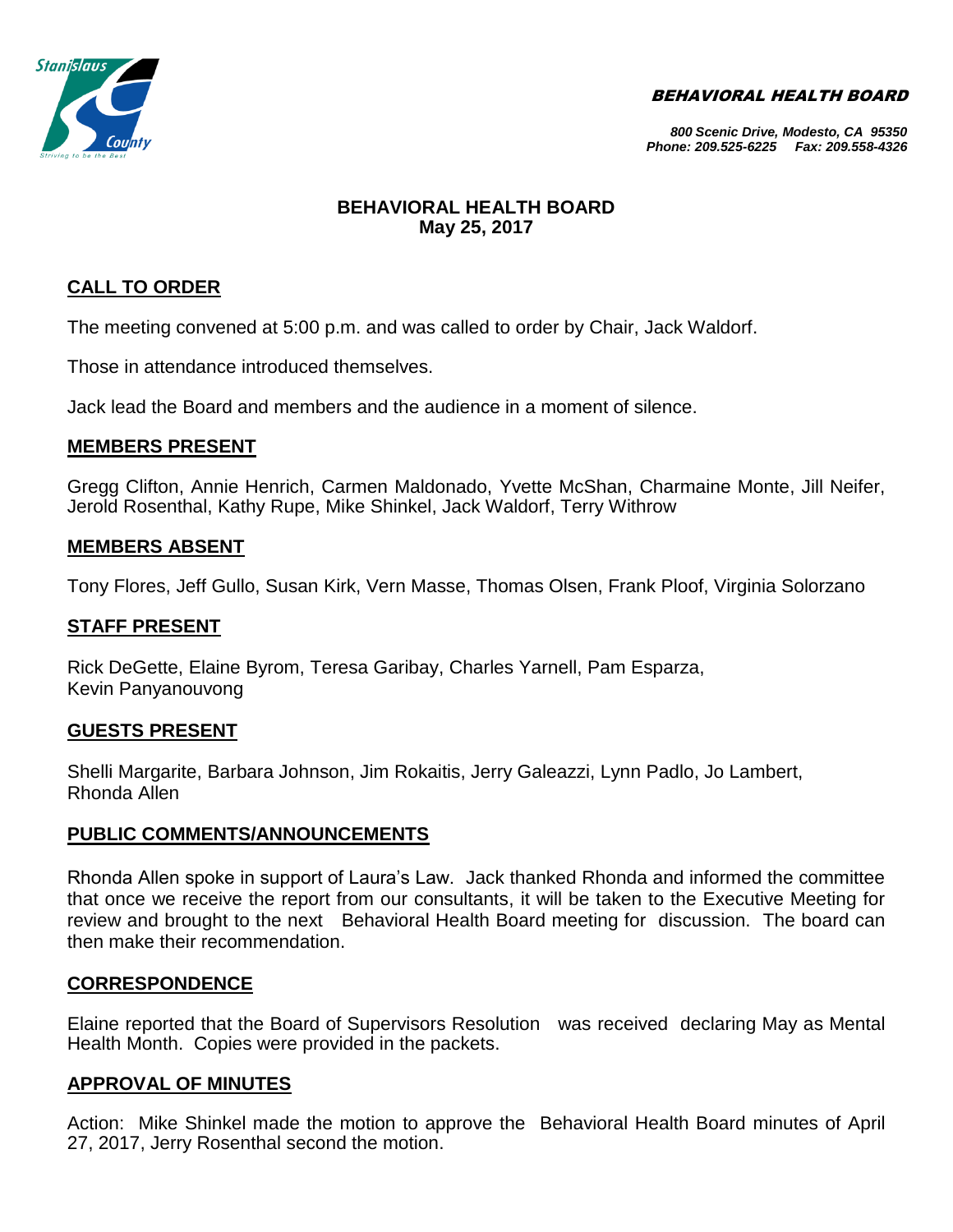Behavioral Health Board April 27, 2017 Page 2 of 4

# **CONSUMER REPORTS/COMMENTS** – None

## **FAMILY MEMBER REPORTS/COMMENTS**

Lynn Padlo thanked BHRS for providing office space to NAMI at 500 N. 9<sup>th</sup> Street. NAMI has a new board and they hosted an open house at 500 N. 9<sup>th</sup> Street. Valley Mountain Regional Center (VMRC) attended this event.

# **BOARD OF SUPERVISORS REPORT**

Supervisor Withrow reported they received an update on Focus on Prevention, which is the County's initiative towards reducing/eliminating homelessness and strengthening families. An infrastructure has been put in place which provides a solid foundation. The Board of Supervisors approved four new positions to provide support within the County and to support various depatments for the movement on Focus on Prevention. This project will take approxiametly ten year before results are seen. The Board of Supervisors committed a year ago to a million dollars a year towards this initiative and only spent about \$300,000 of that million per year for the past three years. The Board of Supervisors are very committed to the homeless in Stanislaus County and people with mental health issues. The Board of Supervisors realize the the impact that can be made in the lives of people and save dollars if the people are reached before they get into the system. The Community System of Care was developed, which brings together a collaboration with different entities throughout the County. The Access Center was also approved. There are plans to have the Access Center be placed beside a Low Barrier Shelter which allows individuals to come into the shelter at night without a lot of restrictions. Currently we are working on finding a location for the Low Barrier Shelter but in the meantime the Access Center will be up and running, where services will be provided. It will be located temporarily in a modular downtown by the jail.

## **PRESENTATION** – Individual Placement and Support (IPS)

Pam Esparza, Consumer and Family Affairs Manager and Kevin Panyanouvong, Chief, Adult/Older Adult System of Care shared information from a conference they attend regarding IPS. IPS is an evidenced based practice of supported employment for people living with mental illness. Many consumers view employment as an essential part of recovery and most consumers want to work. IPS helps more people with mental illness obtain employment than any other type of vocational program. It also helps improve self-esteem. There are 8 core principles of IPS: competitive employment; supportive employment is integrated with treatment; zero exclusion (the program doesn't determine whether the person is ready to work; it's the person saying they are ready to work. Eligibility is based on client choice; attention to client preferences; benefits counseling; rapid job search' systematic job development; and time-unlimited support. The IPS Fidelity Scale focuses on staffing, organization, and services.

## **COMMITTEE REPORTS**

#### Executive Committee

The banner and table cover for community outreach events have been ordered and will be available next week. BHB members will be able to check-out both items from the Administration Office for community events.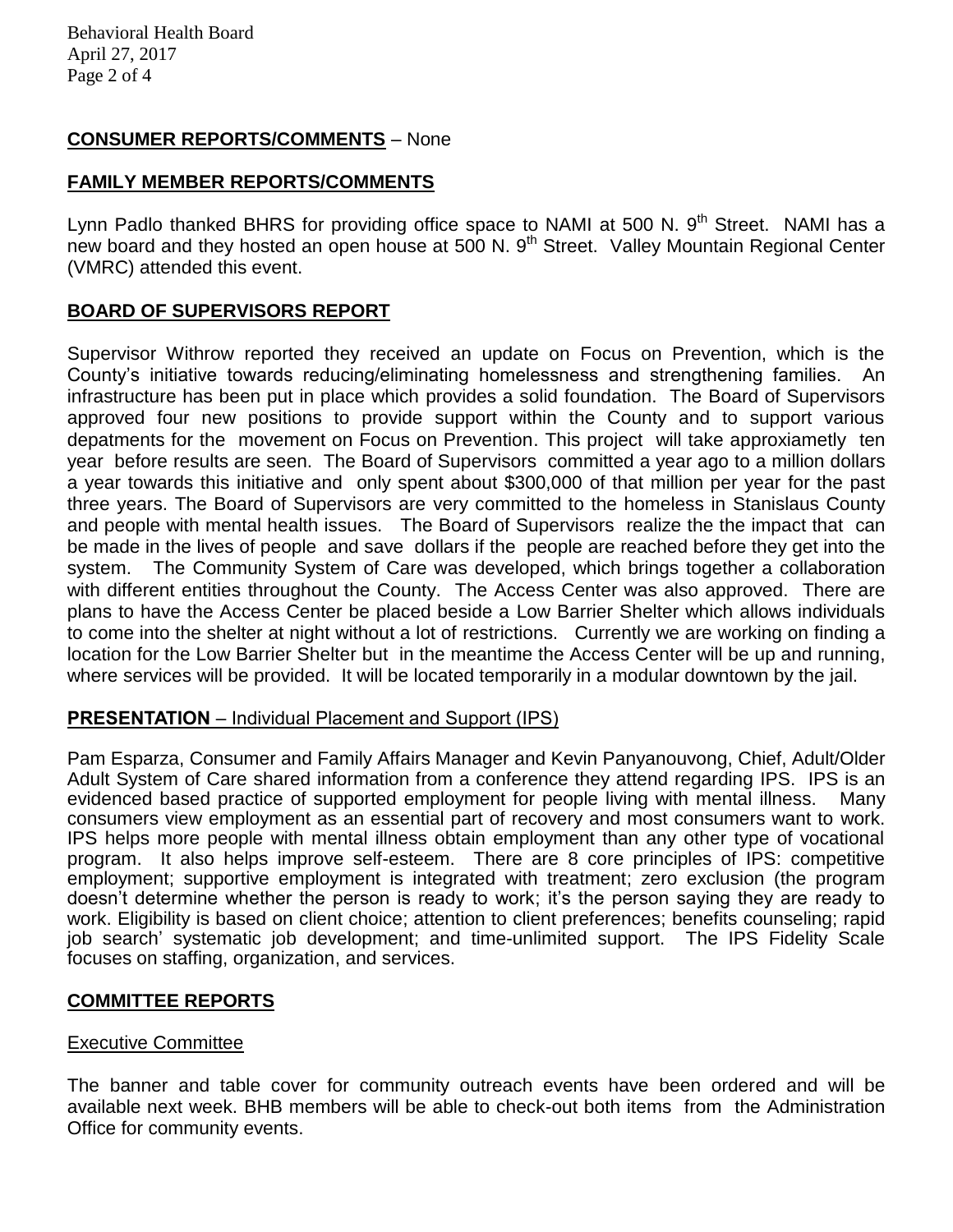Behavioral Health Board April 27, 2017 Page 3 of 4

#### Administrative, Fiscal Management Committee

The committee met and reports were given from Finance, Contracts, Business Office, Administrative Services, and General Services. Some problems discussed were ACA, fiscal year, state of the budget, the Access Center and home care and how it may effect BHRS. Discussed contracts and maintenance. The next meeting will be held on September 28, 2017.

#### Managed Care Committee

The committee meets every other month. The next meeting will be on July 6, 2017, at 3:00 p.m.

#### Prevention and Community Education/Outreach Committee

Yvette reported that the committee met and discussed the role of the committee and started revieweing the website to see what the county offers for outreach and where they will start their outreach efforts. Yvette also informed the board that she would be stepping down as the chair for this committee. She will however continue as an active member.

#### Impact – Department Run Services Committee

Kathy reported that a schedule is being developed. The schedule will include presentations at the committee meetings and site visits every other month.

#### Impact – Contract Run Services Committee

Annie reported that the committee is working on revising the questionnaire that is used when visiting programs throughout the community. The first scheduled visit will be at Telecare, a date has not yet been determined. The committee will not meet in June but will reconvene on July 14, 2017.

## **CULTURAL COMPETENCY, EQUITY AND SOCIAL JUSTICE COMMITTEE (CCESJC)**

Carmen gave highlights from the May meeting that included an article in the Cultural Competentcy Update Newsletter on Mindfulness, written by Colette West, which was included in the packet.

#### **DEPARTMENT REPORT**

Rick DeGette reported on the following:

- Two BHRS staff and two Telecare staff will be working at the Access Center to provide services. They are currently providing outreach and engagement services.
- 1115 Waiver The application due date has been extended from June 1, 2017, to August 1, 2017.
- This week a focus group meeting on Laura's Law took place in Spanish only. Working currently on a consumer focus group.
- In Home Support Services In the governor's budget, there was a plan to revert 623 million dollars of In Home Support Services funding back to the counties. The California Behavioral